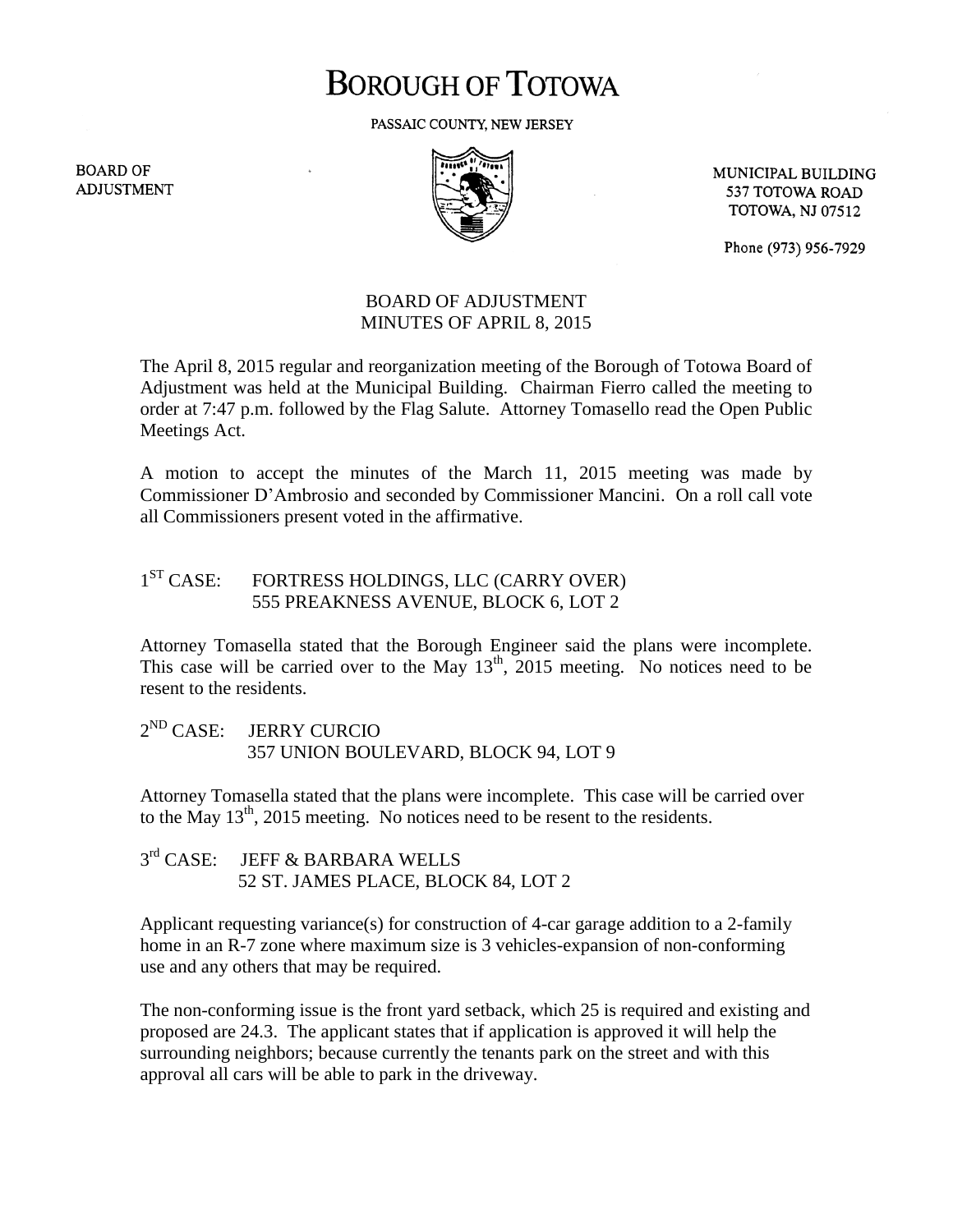Attorney Tomasella sworn in Jeff Wells, he currently resided at 60 Kiwanis Drive in Wayne. Resident will be moving in to the Totowa home on St. James Place with his wife. He would like the variance for the 4-car garage for storage of his two antique cars, plus his wife and his everyday cars.

Commissioner D'Ambrosio asked how many cars the tenants have now. Mr. Wells believes that there are 5 vehicles. Engineer asked if the cars will be stacked and Mr. Wells states they will be stacked. Commissioner Patten asked if there is an entrance to the garage from the main house. Mr. Wells stated there will be no entrance from the house to the garage. Commissioner Patten also inquired when the applicant will be purchasing the home on St. James Place. Mr. Wells states sometime in September of this year.

Chairman Fierro asked the applicant if there are any other 3-4 car garages in the neighborhood and Mr. Wells states that there are not, but he feels as if it will enhance the look of the home and neighborhood. Engineer states that the architectural plans do not match the survey. Chairman Fierro asked about the revision to the plans that Engineer Murphy stated in his report. Mr. Wells stated that the storm water will drain into the street seepage pit or something to contain additional run off, he will take care of anything that needs to be done so that flooding is not an issue.

Mr. Wells states that the existing curbs and sidewalks would be replaced after the work is done in case the workers do any more damage to it. Commissioner Patten stresses a concern for the need of the  $4<sup>th</sup>$  garage and thinks it may be overpowering for the neighborhood. Mr. Wells says part of the garage is hidden by his house and the neighbor's house. Mr. Wells, also states again that he will be eliminating off street parking by allowing the tenants to park in the driveway and not on the street.

Carmella Band who resides at 50 St. James Place has two concerns. Her first concern is the water runoff and that currently the area floods and the second concern is parking. Kimberly Frank who resides at 49 St. James Place also has concerns about the parking and believes that a 4 car garage is extremely large but as long as the applicant has the tenants parking in the driveway she would be ok with it, but her preference would be a two car garage. Carmen Fugate who resides at 53 St. James Place is also concerned about the parking.

Commissioner Mancini asked the applicant if a two car garage would suffice. Mr. Wells said he could use the two car garage to park his antiques, but that would mean that his two daily cars would have to park on the street. Commissioner Patten asked since the first floor of the home is a 3 bedroom, who else besides him and his wife will be living there. Mr. Wells states it will just be his wife and himself residing at the residence. Attorney Tomasella asked the applicant if the application is rejected that he would still need a use variance for a two or three car garage.

Motion was made to accept the application-motion was denied by Commissioner Patten and also denied by Commissioner D'Ambrosio. Vote was 7-0 and deny at 8:18pm.